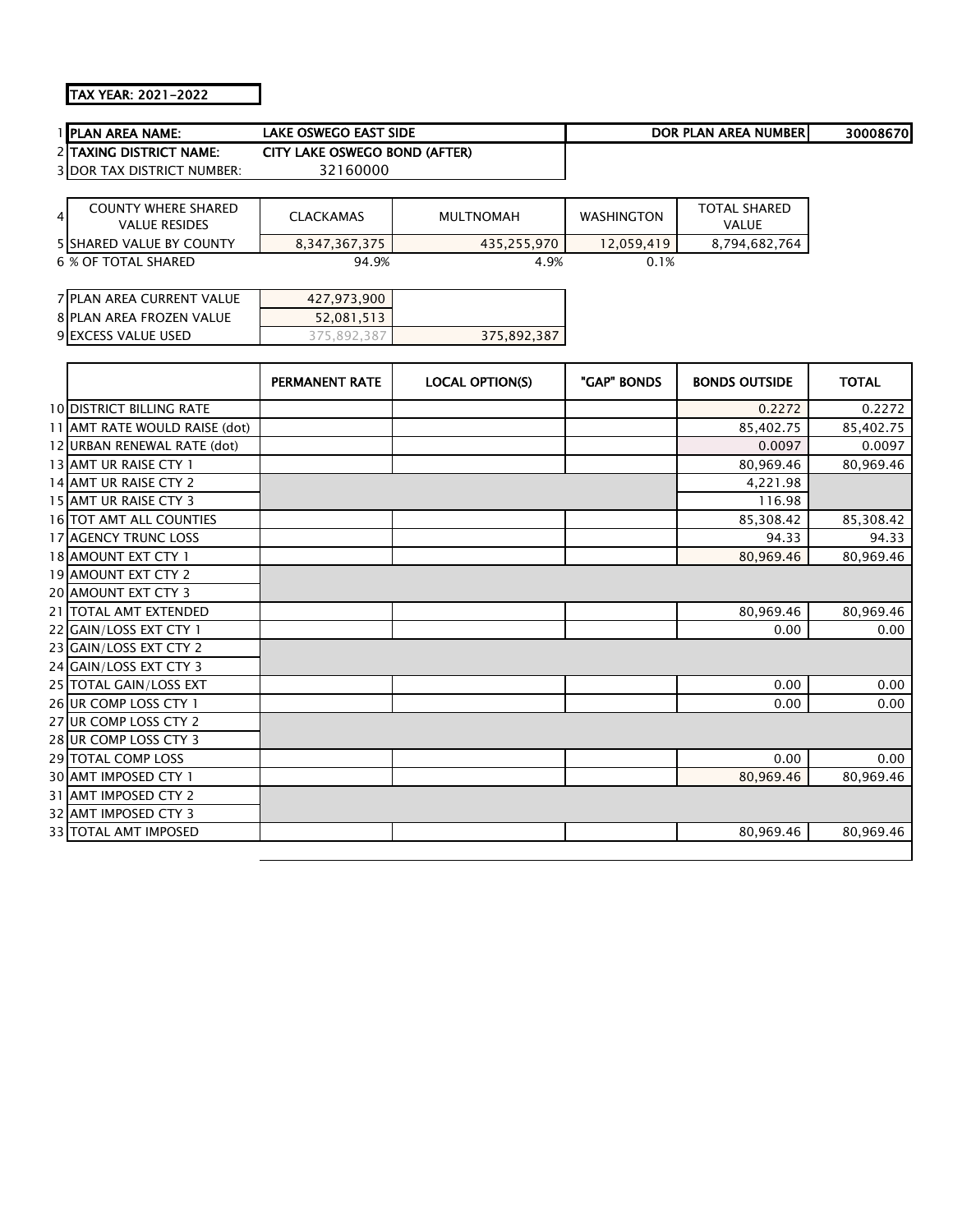| LAKE OSWEGO EAST SIDE<br>1 <b>IPLAN AREA NAME:</b> | DOR PLAN AREA NUMBERI | 30008670 |
|----------------------------------------------------|-----------------------|----------|
|----------------------------------------------------|-----------------------|----------|

2 TAXING DISTRICT NAME: CITY LAKE OSWEGO INSIDE SCH<br>3 DOR TAX DISTRICT NUMBER: 32160000 3 DOR TAX DISTRICT NUMBER:

| <b>COUNTY WHERE SHARED</b><br>4 I<br><b>VALUE RESIDES</b> | CLACKAMAS     | MULTNOMAH  | <b>WASHINGTON</b> | <b>TOTAL SHARED</b><br>VALUE |
|-----------------------------------------------------------|---------------|------------|-------------------|------------------------------|
| <b>5 SHARED VALUE BY COUNTY</b>                           | 8.337.982.864 | 28.685.400 | 12.059.419        | 8,378,727,683                |
| 6 % OF TOTAL SHARED                                       | 99.5%         | 0.3%       | 0.1%              |                              |

| 7 PLAN AREA CURRENT VALUE | 427,973,900   |             |  |
|---------------------------|---------------|-------------|--|
| 8 PLAN AREA FROZEN VALUE  | 52,081,513    |             |  |
| 9 EXCESS VALUE USED       | - 387<br>ے 89 | 375,892,387 |  |

|                                 | <b>PERMANENT RATE</b> | <b>LOCAL OPTION(S)</b> | "GAP" BONDS | <b>BONDS OUTSIDE</b> | <b>TOTAL</b> |
|---------------------------------|-----------------------|------------------------|-------------|----------------------|--------------|
| <b>10 DISTRICT BILLING RATE</b> | 4.9703                |                        |             |                      | 4.9703       |
| 11 AMT RATE WOULD RAISE (dot)   | 1,868,297.93          |                        |             |                      | 1,868,297.93 |
| 12 URBAN RENEWAL RATE (dot)     | 0.2229                |                        |             |                      | 0.2229       |
| 13 AMT UR RAISE CTY 1           | 1,858,536.38          |                        |             |                      | 1,858,536.38 |
| 14 AMT UR RAISE CTY 2           | 6,393.98              |                        |             |                      |              |
| 15 AMT UR RAISE CTY 3           | 2,688.04              |                        |             |                      |              |
| 16 TOT AMT ALL COUNTIES         | 1,867,618.40          |                        |             |                      | 1,867,618.40 |
| <b>17 AGENCY TRUNC LOSS</b>     | 679.53                |                        |             |                      | 679.53       |
| 18 AMOUNT EXT CTY 1             | 1,858,536.38          |                        |             |                      | 1,858,536.38 |
| 19 AMOUNT EXT CTY 2             |                       |                        |             |                      |              |
| 20 AMOUNT EXT CTY 3             |                       |                        |             |                      |              |
| 21 TOTAL AMT EXTENDED           | 1,858,536.38          |                        |             |                      | 1,858,536.38 |
| 22 GAIN/LOSS EXT CTY 1          | 0.00                  |                        |             |                      | 0.00         |
| 23 GAIN/LOSS EXT CTY 2          |                       |                        |             |                      |              |
| 24 GAIN/LOSS EXT CTY 3          |                       |                        |             |                      |              |
| 25 TOTAL GAIN/LOSS EXT          | 0.00                  |                        |             |                      | 0.00         |
| 26 UR COMP LOSS CTY 1           | 0.00                  |                        |             |                      | 0.00         |
| 27 UR COMP LOSS CTY 2           |                       |                        |             |                      |              |
| 28 UR COMP LOSS CTY 3           |                       |                        |             |                      |              |
| <b>29 TOTAL COMP LOSS</b>       | 0.00                  |                        |             |                      | 0.00         |
| 30 AMT IMPOSED CTY 1            | 1,858,536.38          |                        |             |                      | 1,858,536.38 |
| 31 AMT IMPOSED CTY 2            |                       |                        |             |                      |              |
| 32 AMT IMPOSED CTY 3            |                       |                        |             |                      |              |
| <b>33 TOTAL AMT IMPOSED</b>     | 1,858,536.38          |                        |             |                      | 1,858,536.38 |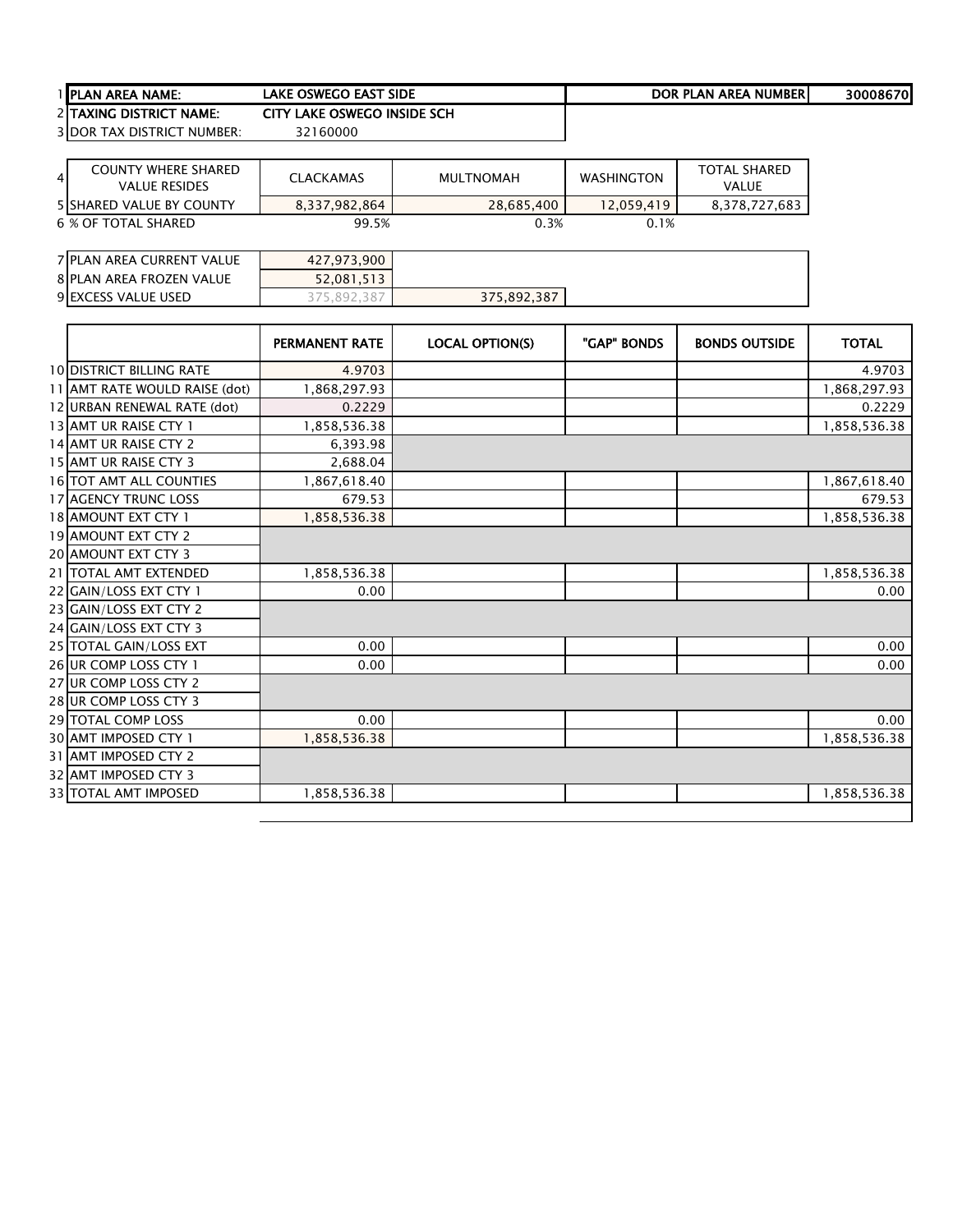| PLAN AREA NAME: |
|-----------------|
|-----------------|

PLAN AREA NAME: 30008670 LAKE OSWEGO EAST SIDE DOR PLAN AREA NUMBER

COMM COLL PORTLAND & BOND (AFTER)<br>30609000

2 TAXING DISTRICT NAME:<br>3 DOR TAX DISTRICT NUMBER:

| <b>COUNTY WHERE SHARED</b><br>$\overline{4}$<br><b>VALUE RESIDES</b> | <b>CLACKAMAS</b> |             |            | <b>TOTAL SHARED</b><br>VALUE |
|----------------------------------------------------------------------|------------------|-------------|------------|------------------------------|
| <b>5 ISHARED VALUE BY COUNTY</b>                                     | 8.254.713.261    | 435,255,970 | 12.059.419 | 8,702,028,650                |
| 6 % OF TOTAL SHARED                                                  | 94.9%            | 5.0%        | 0.1%       |                              |

| 7 PLAN AREA CURRENT VALUE | 427.973.900  |             |  |
|---------------------------|--------------|-------------|--|
| 8 PLAN AREA FROZEN VALUE  | 52,081,513   |             |  |
| 9 EXCESS VALUE USED       | 387<br>892.3 | 375,892,387 |  |

|                                 | <b>PERMANENT RATE</b> | <b>LOCAL OPTION(S)</b> | "GAP" BONDS | <b>BONDS OUTSIDE</b> | <b>TOTAL</b> |
|---------------------------------|-----------------------|------------------------|-------------|----------------------|--------------|
| <b>10 DISTRICT BILLING RATE</b> | 0.2828                |                        |             | 0.3803               | 0.6631       |
| 11 AMT RATE WOULD RAISE (dot)   | 106,302.37            |                        |             | 142,951.87           | 249,254.24   |
| 12 URBAN RENEWAL RATE (dot)     | 0.0122                |                        |             | 0.0164               | 0.0286       |
| 13 AMT UR RAISE CTY 1           | 100,707.50            |                        |             | 135,377.30           | 236,084.80   |
| 14 AMT UR RAISE CTY 2           | 5,310.12              |                        |             | 7,138.20             |              |
| 15 AMT UR RAISE CTY 3           | 147.12                |                        |             | 197.77               |              |
| 16 TOT AMT ALL COUNTIES         | 106,164.74            |                        |             | 142,713.27           | 248,878.01   |
| 17 AGENCY TRUNC LOSS            | 137.63                |                        |             | 238.60               | 376.23       |
| 18 AMOUNT EXT CTY 1             | 100,707.50            |                        |             | 135,377.30           | 236,084.80   |
| <b>19 AMOUNT EXT CTY 2</b>      |                       |                        |             |                      |              |
| <b>20 AMOUNT EXT CTY 3</b>      |                       |                        |             |                      |              |
| 21 TOTAL AMT EXTENDED           | 100,707.50            |                        |             | 135,377.30           | 236,084.80   |
| 22 GAIN/LOSS EXT CTY 1          | 0.00                  |                        |             | 0.00                 | 0.00         |
| 23 GAIN/LOSS EXT CTY 2          |                       |                        |             |                      |              |
| 24 GAIN/LOSS EXT CTY 3          |                       |                        |             |                      |              |
| 25 TOTAL GAIN/LOSS EXT          | 0.00                  |                        |             | 0.00                 | 0.00         |
| 26 UR COMP LOSS CTY 1           | 0.00                  |                        |             | 0.00                 | 0.00         |
| 27 UR COMP LOSS CTY 2           |                       |                        |             |                      |              |
| 28 UR COMP LOSS CTY 3           |                       |                        |             |                      |              |
| <b>29 TOTAL COMP LOSS</b>       | 0.00                  |                        |             | 0.00                 | 0.00         |
| 30 AMT IMPOSED CTY 1            | 100,707.50            |                        |             | 135,377.30           | 236,084.80   |
| 31 AMT IMPOSED CTY 2            |                       |                        |             |                      |              |
| 32 AMT IMPOSED CTY 3            |                       |                        |             |                      |              |
| <b>33 TOTAL AMT IMPOSED</b>     | 100,707.50            |                        |             | 135,377.30           | 236,084.80   |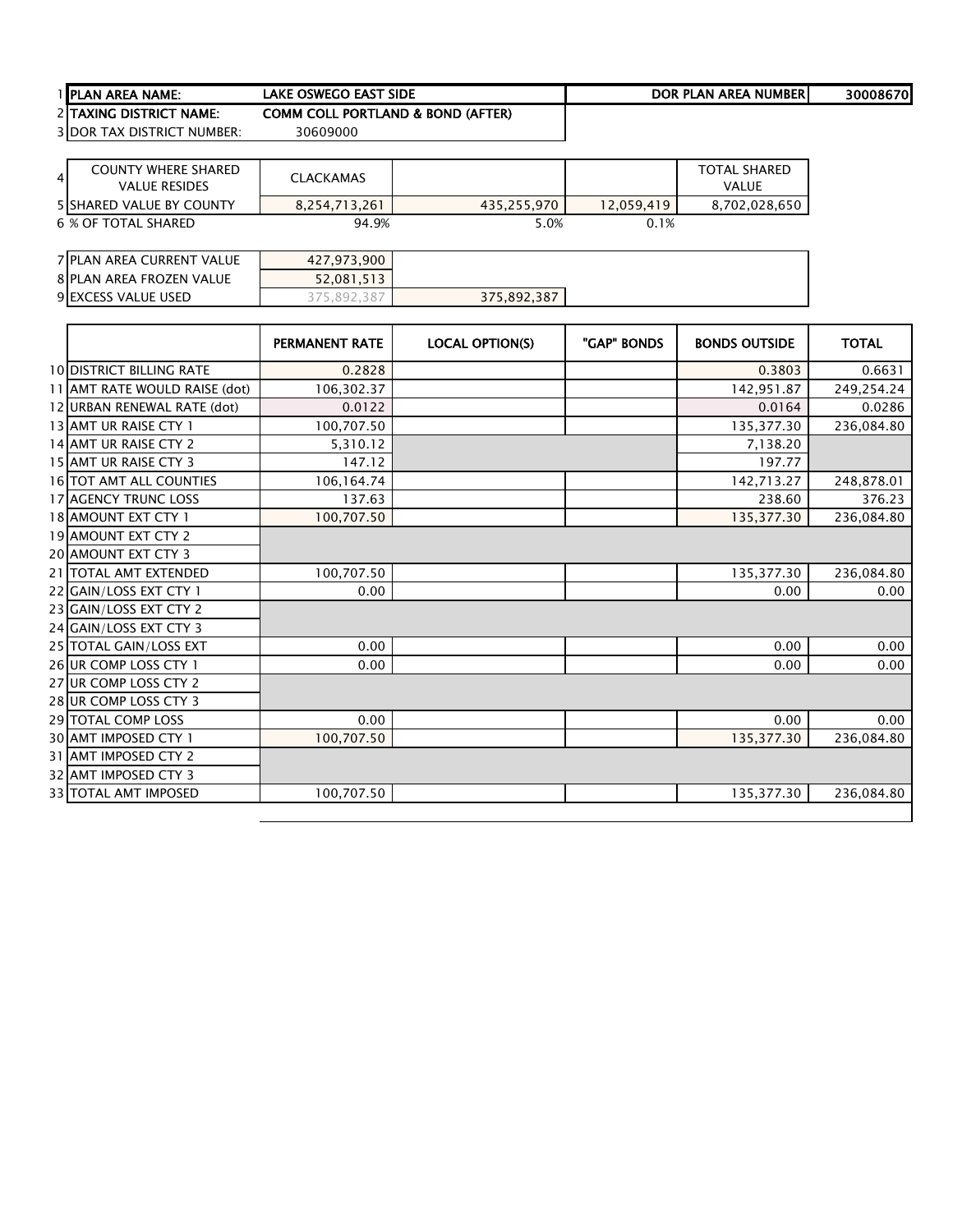|                | 1 PLAN AREA NAME:                                  | <b>LAKE OSWEGO EAST SIDE</b> |                        |             | DOR PLAN AREA NUMBER                | 30008670     |
|----------------|----------------------------------------------------|------------------------------|------------------------|-------------|-------------------------------------|--------------|
|                | 2 TAXING DISTRICT NAME:                            | <b>COUNTY CLACKMAS C</b>     |                        |             |                                     |              |
|                | 3 DOR TAX DISTRICT NUMBER:                         | 30000032                     |                        |             |                                     |              |
|                |                                                    |                              |                        |             |                                     |              |
| $\overline{4}$ | <b>COUNTY WHERE SHARED</b><br><b>VALUE RESIDES</b> | <b>CLACKAMAS</b>             |                        |             | <b>TOTAL SHARED</b><br><b>VALUE</b> |              |
|                | 5 SHARED VALUE BY COUNTY                           | 8,347,367,375                |                        |             | 8,347,367,375                       |              |
|                | <b>6 % OF TOTAL SHARED</b>                         | 100.0%                       | 0.0%                   | 0.0%        |                                     |              |
|                |                                                    |                              |                        |             |                                     |              |
|                | 7 PLAN AREA CURRENT VALUE                          | 427,973,900                  |                        |             |                                     |              |
|                | 8 PLAN AREA FROZEN VALUE                           | 52,081,513                   |                        |             |                                     |              |
|                | 9 EXCESS VALUE USED                                | 375,892,387                  | 375,892,387            |             |                                     |              |
|                |                                                    |                              |                        |             |                                     |              |
|                |                                                    | PERMANENT RATE               | <b>LOCAL OPTION(S)</b> | "GAP" BONDS | <b>BONDS OUTSIDE</b>                | <b>TOTAL</b> |
|                | <b>10 DISTRICT BILLING RATE</b>                    | 2.4042                       |                        |             |                                     | 2.4042       |
|                | 11 AMT RATE WOULD RAISE (dot)                      | 903,720.48                   |                        |             |                                     | 903,720.48   |
|                | 12 URBAN RENEWAL RATE (dot)                        | 0.1082                       |                        |             |                                     | 0.1082       |
|                | 13 AMT UR RAISE CTY 1                              | 903,185.15                   |                        |             |                                     | 903,185.15   |
|                | 14 AMT UR RAISE CTY 2                              |                              |                        |             |                                     |              |
|                | 15 AMT UR RAISE CTY 3                              |                              |                        |             |                                     |              |
|                | 16 TOT AMT ALL COUNTIES                            | 903,185.15                   |                        |             |                                     | 903,185.15   |
|                | 17 AGENCY TRUNC LOSS                               | 535.33                       |                        |             |                                     | 535.33       |
|                | 18 AMOUNT EXT CTY 1                                | 903,185.15                   |                        |             |                                     | 903,185.15   |
|                | 19 AMOUNT EXT CTY 2                                |                              |                        |             |                                     |              |
|                | 20 AMOUNT EXT CTY 3                                |                              |                        |             |                                     |              |
|                | 21 TOTAL AMT EXTENDED                              | 903,185.15                   |                        |             |                                     | 903,185.15   |
|                | 22 GAIN/LOSS EXT CTY 1                             | 0.00                         |                        |             |                                     | 0.00         |
|                | 23 GAIN/LOSS EXT CTY 2                             |                              |                        |             |                                     |              |
|                | 24 GAIN/LOSS EXT CTY 3                             |                              |                        |             |                                     |              |
|                | 25 TOTAL GAIN/LOSS EXT                             | 0.00                         |                        |             |                                     | 0.00         |
|                | 26 UR COMP LOSS CTY 1                              | 0.00                         |                        |             |                                     | 0.00         |
|                | 27 UR COMP LOSS CTY 2                              |                              |                        |             |                                     |              |
|                | 28 UR COMP LOSS CTY 3                              |                              |                        |             |                                     |              |
|                | 29 TOTAL COMP LOSS                                 | 0.00                         |                        |             |                                     | 0.00         |
|                | 30 AMT IMPOSED CTY 1                               | 903,185.15                   |                        |             |                                     | 903,185.15   |
|                | 31 AMT IMPOSED CTY 2                               |                              |                        |             |                                     |              |
|                | 32 AMT IMPOSED CTY 3                               |                              |                        |             |                                     |              |
|                | 33 TOTAL AMT IMPOSED                               | 903,185.15                   |                        |             |                                     | 903,185.15   |

 $\overline{a}$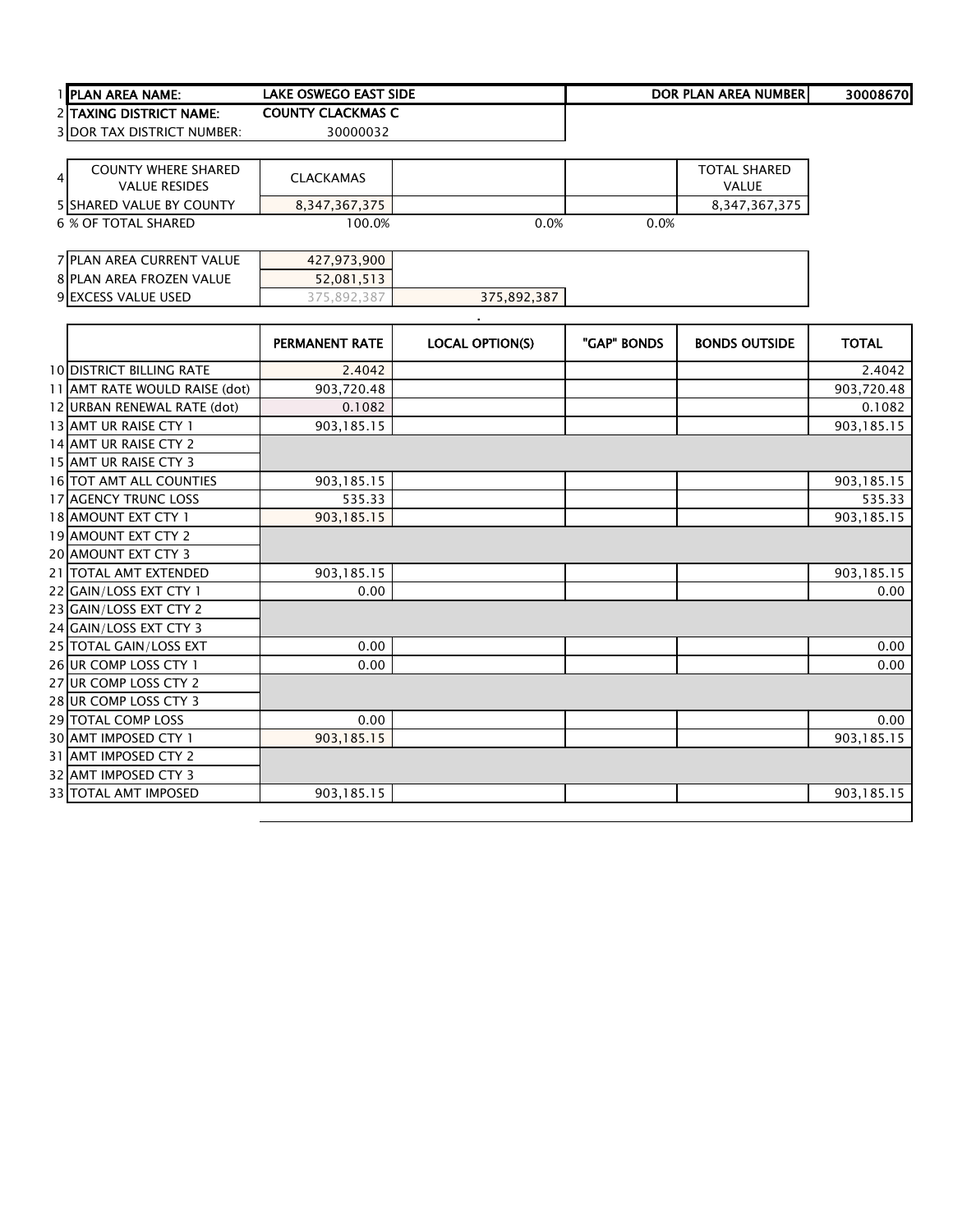|   | <b>IPLAN AREA NAME:</b>                            | <b>LAKE OSWEGO EAST SIDE</b> |                                            |             | DOR PLAN AREA NUMBER                | 30008670     |
|---|----------------------------------------------------|------------------------------|--------------------------------------------|-------------|-------------------------------------|--------------|
|   | <b>2 TAXING DISTRICT NAME:</b>                     |                              | <b>COUNTY EMERGENCY RADIO BOND (AFTER)</b> |             |                                     |              |
|   | <b>3 DOR TAX DISTRICT NUMBER:</b>                  | 30000034                     |                                            |             |                                     |              |
|   |                                                    |                              |                                            |             |                                     |              |
| 4 | <b>COUNTY WHERE SHARED</b><br><b>VALUE RESIDES</b> | <b>CLACKAMAS</b>             |                                            |             | <b>TOTAL SHARED</b><br><b>VALUE</b> |              |
|   | <b>5 SHARED VALUE BY COUNTY</b>                    | 8,347,367,375                |                                            |             | 8,347,367,375                       |              |
|   | <b>6 % OF TOTAL SHARED</b>                         | 100.0%                       | 0.0%                                       | 0.0%        |                                     |              |
|   |                                                    |                              |                                            |             |                                     |              |
|   | <b>7 PLAN AREA CURRENT VALUE</b>                   | 427,973,900                  |                                            |             |                                     |              |
|   | <b>8 PLAN AREA FROZEN VALUE</b>                    | 52,081,513                   |                                            |             |                                     |              |
|   | 9 EXCESS VALUE USED                                | 375,892,387                  | 375,892,387                                |             |                                     |              |
|   |                                                    |                              |                                            |             |                                     |              |
|   |                                                    | <b>PERMANENT RATE</b>        | <b>LOCAL OPTION(S)</b>                     | "GAP" BONDS | <b>BONDS OUTSIDE</b>                | <b>TOTAL</b> |
|   | <b>10 DISTRICT BILLING RATE</b>                    |                              |                                            |             | 0.0968                              | 0.0968       |
|   | 11 AMT RATE WOULD RAISE (dot)                      |                              |                                            |             | 36,386.38                           | 36,386.38    |
|   | 12 URBAN RENEWAL RATE (dot)                        |                              |                                            |             | 0.0043                              | 0.0043       |
|   | 13 AMT UR RAISE CTY 1                              |                              |                                            |             | 35,893.68                           | 35,893.68    |
|   | 14 AMT UR RAISE CTY 2                              |                              |                                            |             |                                     |              |
|   | 15 AMT UR RAISE CTY 3                              |                              |                                            |             |                                     |              |
|   | <b>16 TOT AMT ALL COUNTIES</b>                     |                              |                                            |             | 35,893.68                           | 35,893.68    |
|   | <b>17 AGENCY TRUNC LOSS</b>                        |                              |                                            |             | 492.70                              | 492.70       |
|   | 18 AMOUNT EXT CTY 1                                |                              |                                            |             | 35,893.68                           | 35,893.68    |
|   | 19 AMOUNT EXT CTY 2                                |                              |                                            |             |                                     |              |
|   | <b>20 AMOUNT EXT CTY 3</b>                         |                              |                                            |             |                                     |              |
|   | 21   TOTAL AMT EXTENDED                            |                              |                                            |             | 35,893.68                           | 35,893.68    |
|   | 22 GAIN/LOSS EXT CTY 1                             |                              |                                            |             | 0.00                                | 0.00         |
|   | 23 GAIN/LOSS EXT CTY 2                             |                              |                                            |             |                                     |              |
|   | 24 GAIN/LOSS EXT CTY 3                             |                              |                                            |             |                                     |              |

TOTAL GAIN/LOSS EXT 0.00 0.00

TOTAL COMP LOSS 0.00 0.00

33 TOTAL AMT IMPOSED **12.2** (35,893.68 135,893.68 135,893.68 135,893.68 135,893.68 135,893.68 135,893.68 135,893.68

26 UR COMP LOSS CTY 1 UR COMP LOSS CTY 2 UR COMP LOSS CTY 3

30 AMT IMPOSED CTY 1 AMT IMPOSED CTY 2 AMT IMPOSED CTY 3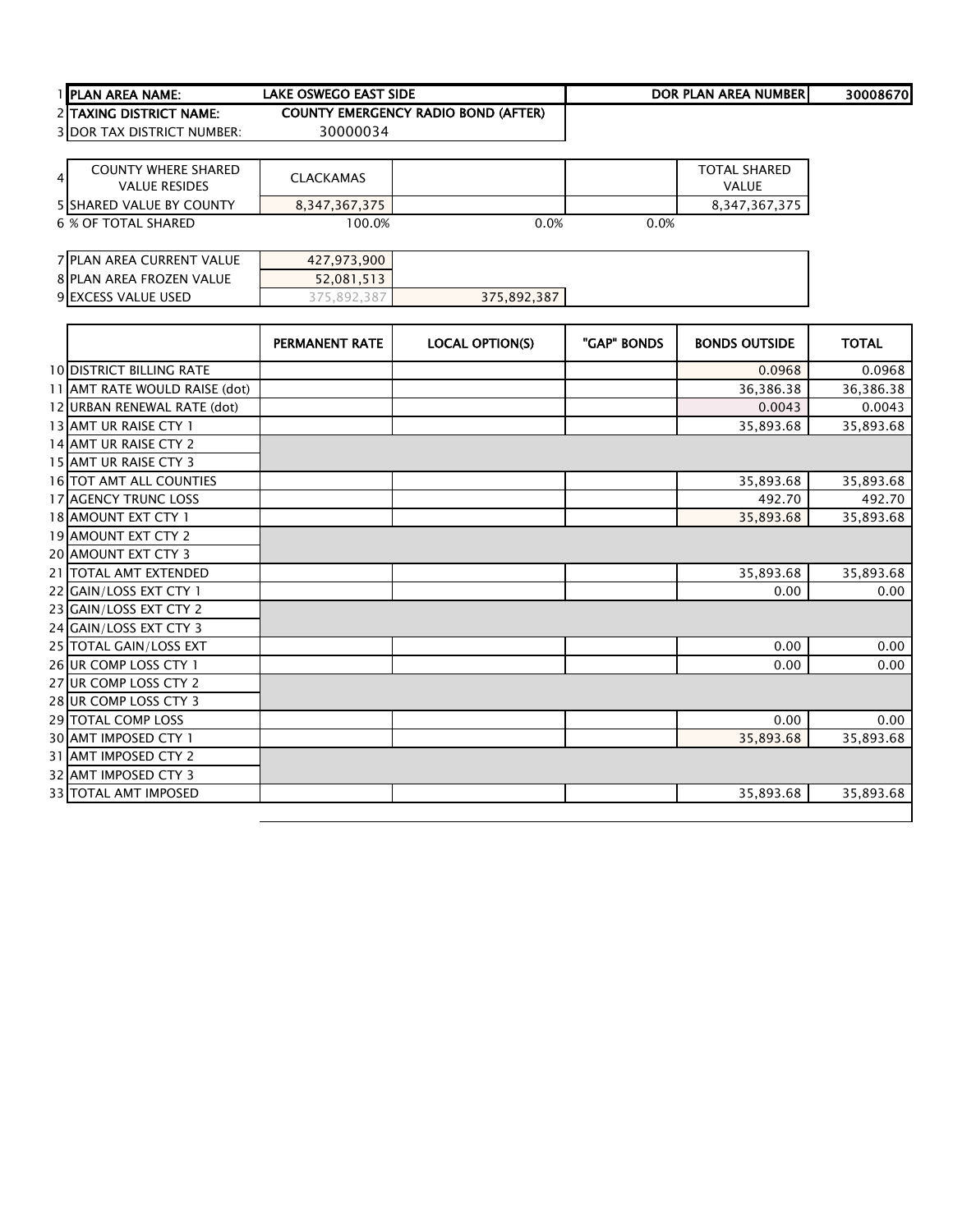| 1 PLAN AREA NAME:                                                    | <b>LAKE OSWEGO EAST SIDE</b>     |                        |             | <b>DOR PLAN AREA NUMBER</b>  | 30008670     |
|----------------------------------------------------------------------|----------------------------------|------------------------|-------------|------------------------------|--------------|
| 2 TAXING DISTRICT NAME:                                              | <b>COUNTY EXTENSION &amp; 4H</b> |                        |             |                              |              |
| <b>3 DOR TAX DISTRICT NUMBER:</b>                                    | 30008091                         |                        |             |                              |              |
|                                                                      |                                  |                        |             |                              |              |
| <b>COUNTY WHERE SHARED</b><br>$\overline{4}$<br><b>VALUE RESIDES</b> | <b>CLACKAMAS</b>                 |                        |             | <b>TOTAL SHARED</b><br>VALUE |              |
| <b>5 SHARED VALUE BY COUNTY</b>                                      | 8,347,367,375                    |                        |             | 8,347,367,375                |              |
| <b>6 % OF TOTAL SHARED</b>                                           | 100.0%                           | 0.0%                   | 0.0%        |                              |              |
| 7 PLAN AREA CURRENT VALUE                                            | 427,973,900                      |                        |             |                              |              |
| <b>8 PLAN AREA FROZEN VALUE</b>                                      | 52,081,513                       |                        |             |                              |              |
| 9 EXCESS VALUE USED                                                  | 375,892,387                      | 375,892,387            |             |                              |              |
|                                                                      |                                  |                        |             |                              |              |
|                                                                      | <b>PERMANENT RATE</b>            | <b>LOCAL OPTION(S)</b> | "GAP" BONDS | <b>BONDS OUTSIDE</b>         | <b>TOTAL</b> |
| <b>10 DISTRICT BILLING RATE</b>                                      | 0.0500                           |                        |             |                              | 0.0500       |
| 11 AMT RATE WOULD RAISE (dot)                                        | 18,794.62                        |                        |             |                              | 18,794.62    |
| 12 URBAN RENEWAL RATE (dot)                                          | 0.0022                           |                        |             |                              | 0.0022       |
| 13 AMT UR RAISE CTY 1                                                | 18,364.21                        |                        |             |                              | 18,364.21    |
| 14 AMT UR RAISE CTY 2                                                |                                  |                        |             |                              |              |
| 15 AMT UR RAISE CTY 3                                                |                                  |                        |             |                              |              |
| 16 TOT AMT ALL COUNTIES                                              | 18,364.21                        |                        |             |                              | 18,364.21    |
| 17 AGENCY TRUNC LOSS                                                 | 430.41                           |                        |             |                              | 430.41       |
| 18 AMOUNT EXT CTY 1                                                  | 18,364.21                        |                        |             |                              | 18,364.21    |
| 19 AMOUNT EXT CTY 2                                                  |                                  |                        |             |                              |              |
| 20 AMOUNT EXT CTY 3                                                  |                                  |                        |             |                              |              |
| 21   TOTAL AMT EXTENDED                                              | 18,364.21                        |                        |             |                              | 18,364.21    |
| 22 GAIN/LOSS EXT CTY 1                                               | 0.00                             |                        |             |                              | 0.00         |
| 23 GAIN/LOSS EXT CTY 2                                               |                                  |                        |             |                              |              |
| 24 GAIN/LOSS EXT CTY 3                                               |                                  |                        |             |                              |              |
| 25 TOTAL GAIN/LOSS EXT                                               | 0.00                             |                        |             |                              | 0.00         |
| 26 UR COMP LOSS CTY 1                                                | 0.00                             |                        |             |                              | 0.00         |
| 27 UR COMP LOSS CTY 2                                                |                                  |                        |             |                              |              |
| 28 UR COMP LOSS CTY 3                                                |                                  |                        |             |                              |              |
| 29 TOTAL COMP LOSS                                                   | 0.00                             |                        |             |                              | 0.00         |
| 30 AMT IMPOSED CTY 1                                                 | 18,364.21                        |                        |             |                              | 18,364.21    |
| 31 AMT IMPOSED CTY 2                                                 |                                  |                        |             |                              |              |
| 32 AMT IMPOSED CTY 3                                                 |                                  |                        |             |                              |              |

33|TOTAL AMT IMPOSED | 18,364.21 | | 18,364.21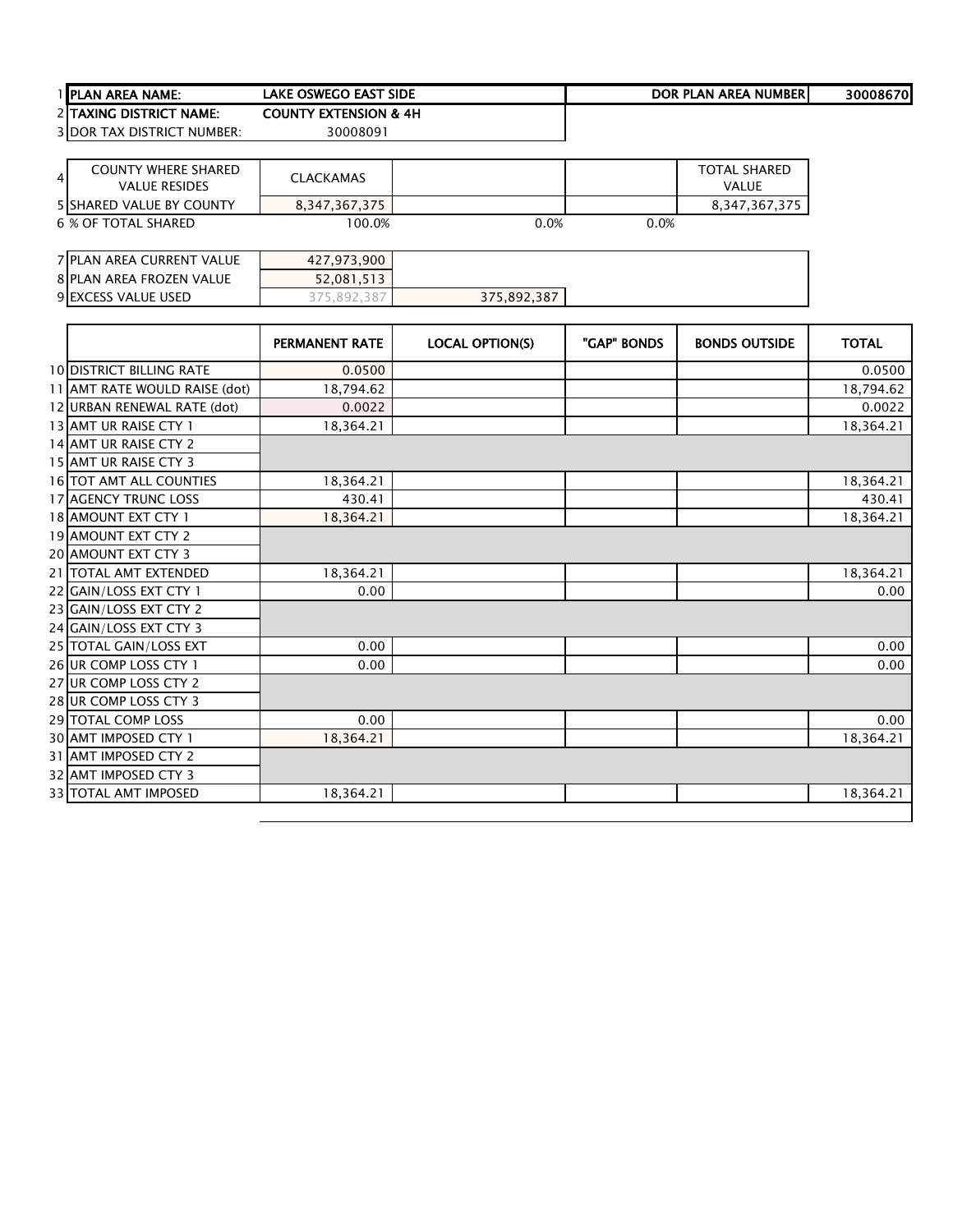|   | PLAN AREA NAME:                                    | <b>LAKE OSWEGO EAST SIDE</b> |                        |             | <b>DOR PLAN AREA NUMBER</b>         | 30008670     |
|---|----------------------------------------------------|------------------------------|------------------------|-------------|-------------------------------------|--------------|
|   | 2 TAXING DISTRICT NAME:                            | <b>COUNTY LIBRARY</b>        |                        |             |                                     |              |
|   | <b>3 DOR TAX DISTRICT NUMBER:</b>                  | 30009121                     |                        |             |                                     |              |
| 4 | <b>COUNTY WHERE SHARED</b><br><b>VALUE RESIDES</b> | <b>CLACKAMAS</b>             |                        |             | <b>TOTAL SHARED</b><br><b>VALUE</b> |              |
|   | <b>5 SHARED VALUE BY COUNTY</b>                    | 8,347,367,375                |                        |             | 8,347,367,375                       |              |
|   | <b>6 % OF TOTAL SHARED</b>                         | 100.0%                       | 0.0%                   | 0.0%        |                                     |              |
|   | 7 PLAN AREA CURRENT VALUE                          | 427,973,900                  |                        |             |                                     |              |
|   | <b>8 PLAN AREA FROZEN VALUE</b>                    | 52,081,513                   |                        |             |                                     |              |
|   | 9 EXCESS VALUE USED                                | 375,892,387                  | 375,892,387            |             |                                     |              |
|   |                                                    |                              |                        |             |                                     |              |
|   |                                                    | <b>PERMANENT RATE</b>        | <b>LOCAL OPTION(S)</b> | "GAP" BONDS | <b>BONDS OUTSIDE</b>                | <b>TOTAL</b> |
|   | <b>10 DISTRICT BILLING RATE</b>                    | 0.3974                       |                        |             |                                     | 0.3974       |
|   | 11 AMT RATE WOULD RAISE (dot)                      | 149,379.63                   |                        |             |                                     | 149,379.63   |
|   | 12 URBAN RENEWAL RATE (dot)                        | 0.0178                       |                        |             |                                     | 0.0178       |
|   | 13 AMT UR RAISE CTY 1                              | 148,583.14                   |                        |             |                                     | 148,583.14   |
|   | 14 AMT UR RAISE CTY 2                              |                              |                        |             |                                     |              |
|   | <b>15 AMT UR RAISE CTY 3</b>                       |                              |                        |             |                                     |              |
|   | <b>16 TOT AMT ALL COUNTIES</b>                     | 148,583.14                   |                        |             |                                     | 148,583.14   |
|   | <b>17 AGENCY TRUNC LOSS</b>                        | 796.49                       |                        |             |                                     | 796.49       |
|   | 18 AMOUNT EXT CTY 1                                | 148,583.14                   |                        |             |                                     | 148,583.14   |
|   | <b>19 AMOUNT EXT CTY 2</b>                         |                              |                        |             |                                     |              |
|   | <b>20 AMOUNT EXT CTY 3</b>                         |                              |                        |             |                                     |              |
|   | 21 TOTAL AMT EXTENDED                              | 148,583.14                   |                        |             |                                     | 148,583.14   |
|   | 22 GAIN/LOSS EXT CTY 1                             | 0.00                         |                        |             |                                     | 0.00         |
|   | 23 GAIN/LOSS EXT CTY 2                             |                              |                        |             |                                     |              |
|   | 24 GAIN/LOSS EXT CTY 3                             |                              |                        |             |                                     |              |
|   | 25 TOTAL GAIN/LOSS EXT                             | 0.00                         |                        |             |                                     | 0.00         |
|   | 26 UR COMP LOSS CTY 1                              | 0.00                         |                        |             |                                     | 0.00         |

TOTAL COMP LOSS 0.00 0.00

33 TOTAL AMT IMPOSED 148,583.14 148,583.14

26 UR COMP LOSS CTY 1 UR COMP LOSS CTY 2 UR COMP LOSS CTY 3

30 AMT IMPOSED CTY 1 AMT IMPOSED CTY 2 AMT IMPOSED CTY 3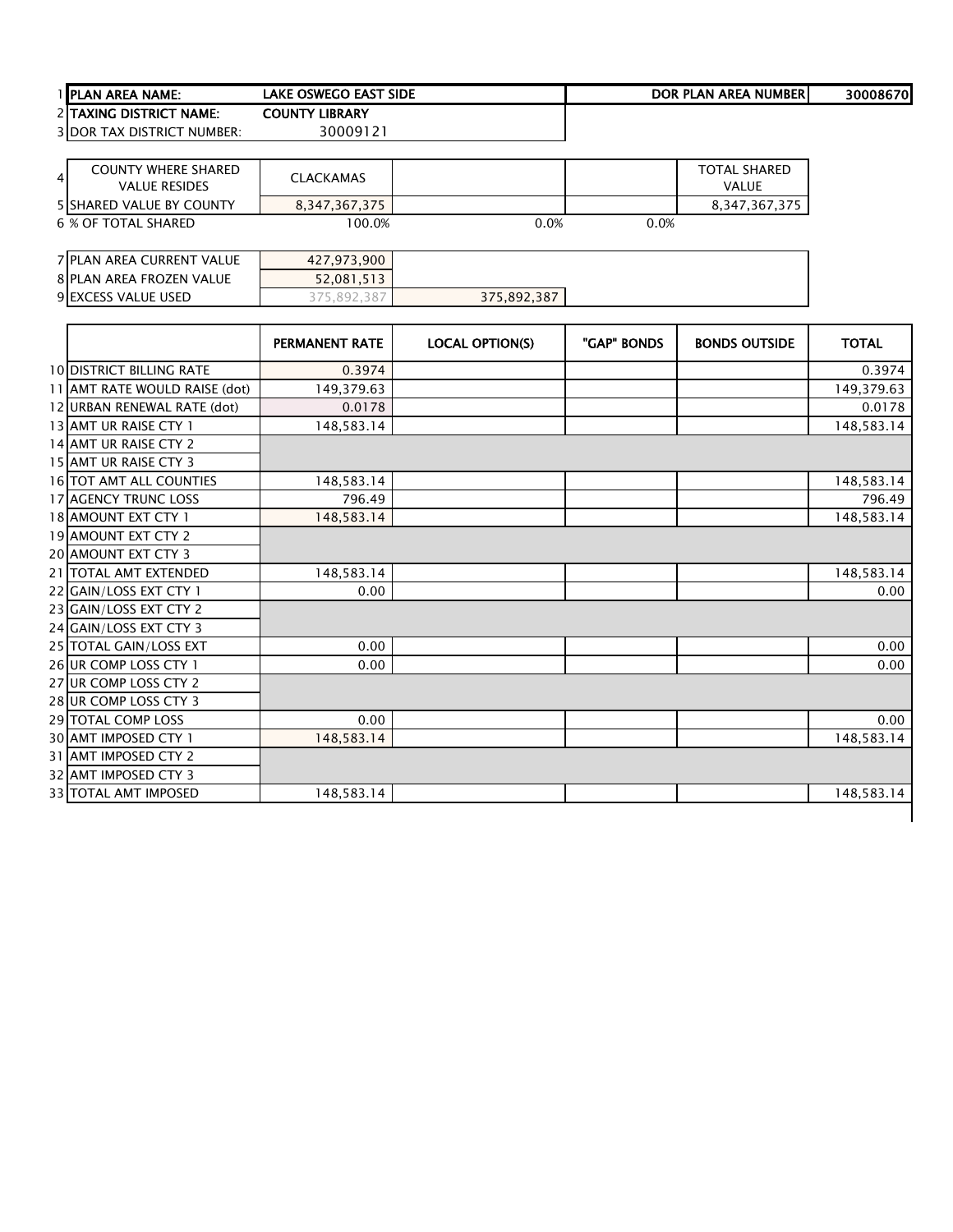| 1 PLAN AREA NAME:                                                    | <b>LAKE OSWEGO EAST SIDE</b> |                        |             | <b>DOR PLAN AREA NUMBER</b>         | 30008670     |
|----------------------------------------------------------------------|------------------------------|------------------------|-------------|-------------------------------------|--------------|
| 2 TAXING DISTRICT NAME:                                              | <b>COUNTY SOIL CONS</b>      |                        |             |                                     |              |
| <b>3 DOR TAX DISTRICT NUMBER:</b>                                    | 30008060                     |                        |             |                                     |              |
|                                                                      |                              |                        |             |                                     |              |
| <b>COUNTY WHERE SHARED</b><br>$\overline{4}$<br><b>VALUE RESIDES</b> | <b>CLACKAMAS</b>             |                        |             | <b>TOTAL SHARED</b><br><b>VALUE</b> |              |
| <b>5 SHARED VALUE BY COUNTY</b>                                      | 8,347,367,375                |                        |             | 8,347,367,375                       |              |
| <b>6 % OF TOTAL SHARED</b>                                           | 100.0%                       | 0.0%                   | 0.0%        |                                     |              |
|                                                                      |                              |                        |             |                                     |              |
| 7 PLAN AREA CURRENT VALUE                                            | 427,973,900                  |                        |             |                                     |              |
| 8 PLAN AREA FROZEN VALUE                                             | 52,081,513                   |                        |             |                                     |              |
| 9 EXCESS VALUE USED                                                  | 375,892,387                  | 375,892,387            |             |                                     |              |
|                                                                      |                              |                        |             |                                     |              |
|                                                                      | PERMANENT RATE               | <b>LOCAL OPTION(S)</b> | "GAP" BONDS | <b>BONDS OUTSIDE</b>                | <b>TOTAL</b> |
| <b>10 DISTRICT BILLING RATE</b>                                      | 0.0500                       |                        |             |                                     | 0.0500       |
| 11 AMT RATE WOULD RAISE (dot)                                        | 18,794.62                    |                        |             |                                     | 18,794.62    |
| 12 URBAN RENEWAL RATE (dot)                                          | 0.0022                       |                        |             |                                     | 0.0022       |
| 13 AMT UR RAISE CTY 1                                                | 18,364.21                    |                        |             |                                     | 18,364.21    |
| 14 AMT UR RAISE CTY 2                                                |                              |                        |             |                                     |              |
| 15 AMT UR RAISE CTY 3                                                |                              |                        |             |                                     |              |
| 16 TOT AMT ALL COUNTIES                                              | 18,364.21                    |                        |             |                                     | 18,364.21    |
| 17 AGENCY TRUNC LOSS                                                 | 430.41                       |                        |             |                                     | 430.41       |
| 18 AMOUNT EXT CTY 1                                                  | 18,364.21                    |                        |             |                                     | 18,364.21    |
| 19 AMOUNT EXT CTY 2                                                  |                              |                        |             |                                     |              |
| 20 AMOUNT EXT CTY 3                                                  |                              |                        |             |                                     |              |
| 21 TOTAL AMT EXTENDED                                                | 18,364.21                    |                        |             |                                     | 18,364.21    |
| 22 GAIN/LOSS EXT CTY 1                                               | 0.00                         |                        |             |                                     | 0.00         |
| 23 GAIN/LOSS EXT CTY 2                                               |                              |                        |             |                                     |              |
| 24 GAIN/LOSS EXT CTY 3                                               |                              |                        |             |                                     |              |
| 25 TOTAL GAIN/LOSS EXT                                               | 0.00                         |                        |             |                                     | 0.00         |
| 26 UR COMP LOSS CTY 1                                                | 0.00                         |                        |             |                                     | 0.00         |
| 27 UR COMP LOSS CTY 2                                                |                              |                        |             |                                     |              |
| 28 UR COMP LOSS CTY 3                                                |                              |                        |             |                                     |              |
| 29 TOTAL COMP LOSS                                                   | 0.00                         |                        |             |                                     | 0.00         |
| 30 AMT IMPOSED CTY 1                                                 | 18,364.21                    |                        |             |                                     | 18,364.21    |
| 31 AMT IMPOSED CTY 2                                                 |                              |                        |             |                                     |              |
| 32 AMT IMPOSED CTY 3                                                 |                              |                        |             |                                     |              |
| 33 TOTAL AMT IMPOSED                                                 | 18,364.21                    |                        |             |                                     | 18,364.21    |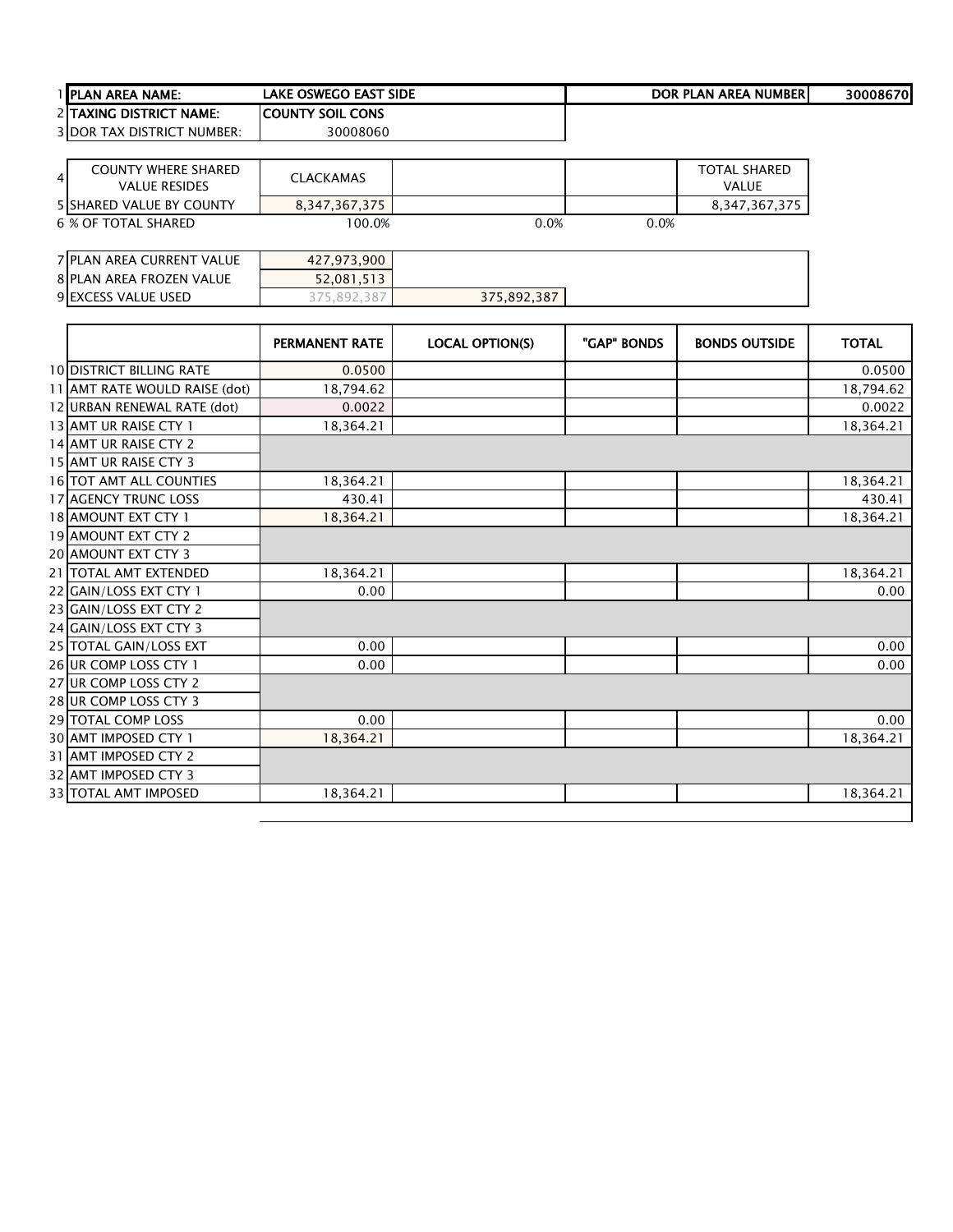| 1 IPLAN AREA NAME:                | LAKE OSWEGO EAST SIDE       | DOR PLAN AREA NUMBERI | 300086701 |
|-----------------------------------|-----------------------------|-----------------------|-----------|
| <b>2 ITAXING DISTRICT NAME:</b>   | <b>ESD CLACKAMAS COUNTY</b> |                       |           |
| <b>3IDOR TAX DISTRICT NUMBER:</b> | 30503000                    |                       |           |

 $\overline{\phantom{a}}$ 

| <b>COUNTY WHERE SHARED</b><br>$\overline{4}$<br><b>VALUE RESIDES</b> | <b>CLACKAMAS</b> | MULTNOMAH  | <b>WASHINGTON</b> | <b>TOTAL SHARED</b><br>VALUE |
|----------------------------------------------------------------------|------------------|------------|-------------------|------------------------------|
| <b>5 ISHARED VALUE BY COUNTY</b>                                     | 8,338,004,964    | 28.685.400 | 12.059.419        | 8,378,749,783                |
| 6 % OF TOTAL SHARED                                                  | 99.5%            | 0.3%       | 0.1%              |                              |

| 7 PLAN AREA CURRENT VALUE | 427,973,900 |             |  |
|---------------------------|-------------|-------------|--|
| 8 PLAN AREA FROZEN VALUE  | 52,081,513  |             |  |
| 9 EXCESS VALUE USED       | .381<br>89z | 375,892,387 |  |

|                                 | <b>PERMANENT RATE</b> | <b>LOCAL OPTION(S)</b> | "GAP" BONDS | <b>BONDS OUTSIDE</b> | <b>TOTAL</b> |
|---------------------------------|-----------------------|------------------------|-------------|----------------------|--------------|
| <b>10 DISTRICT BILLING RATE</b> | 0.3687                |                        |             |                      | 0.3687       |
| 11 AMT RATE WOULD RAISE (dot)   | 138,591.52            |                        |             |                      | 138,591.52   |
| 12 URBAN RENEWAL RATE (dot)     | 0.0165                |                        |             |                      | 0.0165       |
| 13 AMT UR RAISE CTY 1           | 137,577.08            |                        |             |                      | 137,577.08   |
| 14 AMT UR RAISE CTY 2           | 473.31                |                        |             |                      |              |
| 15 AMT UR RAISE CTY 3           | 198.98                |                        |             |                      |              |
| 16 TOT AMT ALL COUNTIES         | 138,249.37            |                        |             |                      | 138,249.37   |
| 17 AGENCY TRUNC LOSS            | 342.15                |                        |             |                      | 342.15       |
| 18 AMOUNT EXT CTY 1             | 137,577.08            |                        |             |                      | 137,577.08   |
| <b>19 AMOUNT EXT CTY 2</b>      |                       |                        |             |                      |              |
| <b>20 AMOUNT EXT CTY 3</b>      |                       |                        |             |                      |              |
| 21 TOTAL AMT EXTENDED           | 137,577.08            |                        |             |                      | 137,577.08   |
| 22 GAIN/LOSS EXT CTY 1          | 0.00                  |                        |             |                      | 0.00         |
| 23 GAIN/LOSS EXT CTY 2          |                       |                        |             |                      |              |
| 24 GAIN/LOSS EXT CTY 3          |                       |                        |             |                      |              |
| 25 TOTAL GAIN/LOSS EXT          | 0.00                  |                        |             |                      | 0.00         |
| 26 UR COMP LOSS CTY 1           | 0.00                  |                        |             |                      | 0.00         |
| 27 UR COMP LOSS CTY 2           |                       |                        |             |                      |              |
| 28 UR COMP LOSS CTY 3           |                       |                        |             |                      |              |
| 29 TOTAL COMP LOSS              | 0.00                  |                        |             |                      | 0.00         |
| 30 AMT IMPOSED CTY 1            | 137,577.08            |                        |             |                      | 137,577.08   |
| 31 AMT IMPOSED CTY 2            |                       |                        |             |                      |              |
| 32 AMT IMPOSED CTY 3            |                       |                        |             |                      |              |
| 33 TOTAL AMT IMPOSED            | 137,577.08            |                        |             |                      | 137,577.08   |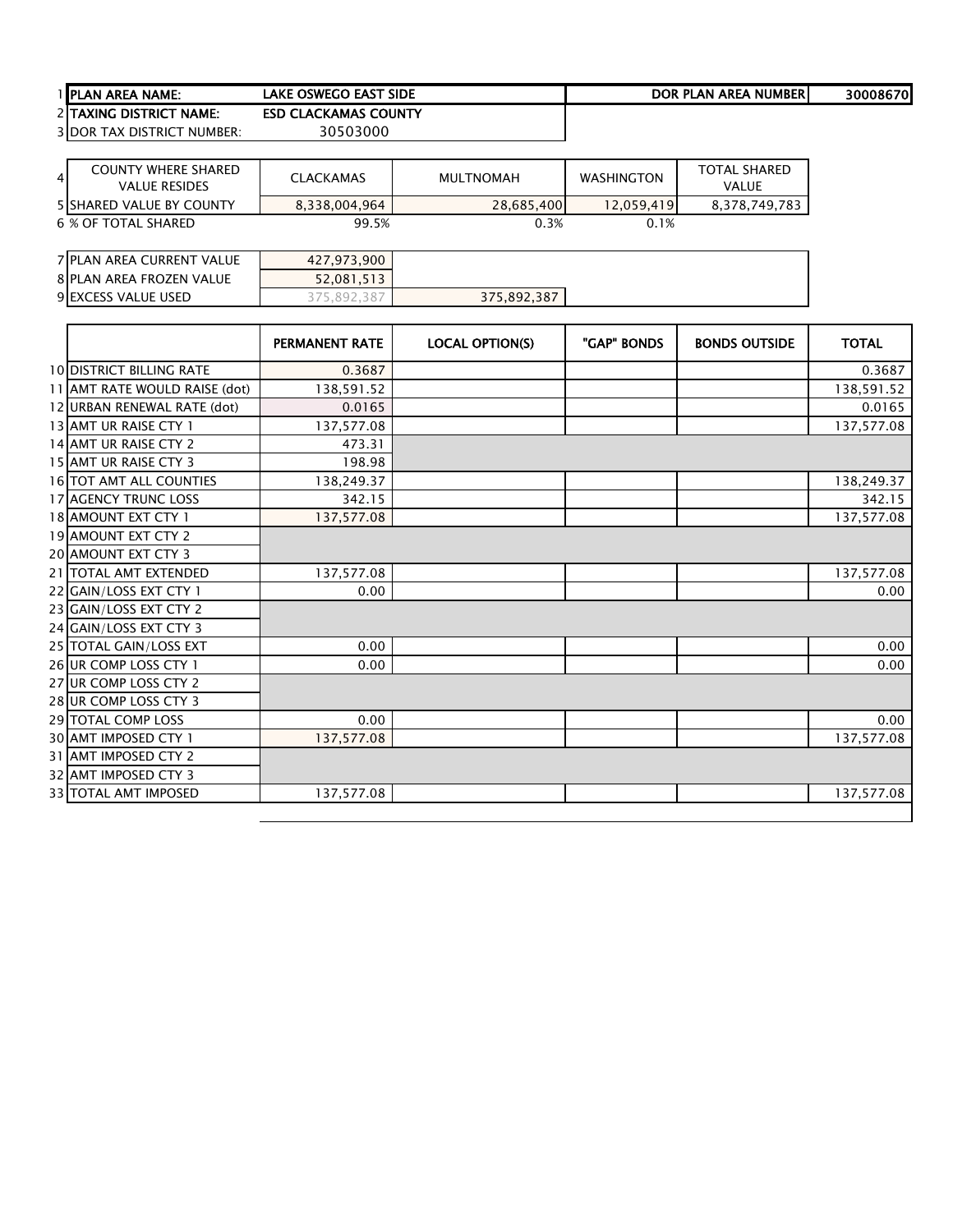| 1 IPLAN AREA NAME:                | LAKE OSWEGO EAST SIDE   | DOR PLAN AREA NUMBERI | 30008670 |
|-----------------------------------|-------------------------|-----------------------|----------|
| <b>2 ITAXING DISTRICT NAME:</b>   | <b>PORT OF PORTLAND</b> |                       |          |
| <b>3IDOR TAX DISTRICT NUMBER:</b> | 30002160                |                       |          |

| COUNTY WHERE SHARED<br>41<br><b>VALUE RESIDES</b> | <b>CLACKAMAS</b> | MULTNOMAH   | <b>WASHINGTON</b> | <b>TOTAL SHARED</b><br>VALUE |
|---------------------------------------------------|------------------|-------------|-------------------|------------------------------|
| <b>5 ISHARED VALUE BY COUNTY</b>                  | 8.347.367.375    | 435,255,970 | 12.059.419        | 8,794,682,764                |
| 6 % OF TOTAL SHARED                               | 94.9%            | 4.9%        | 0.1%              |                              |

| 7 PLAN AREA CURRENT VALUE | 427,973,900 |             |  |
|---------------------------|-------------|-------------|--|
| 8 PLAN AREA FROZEN VALUE  | 52,081,513  |             |  |
| 9 EXCESS VALUE USED       | 75,892,387ء | 375,892,387 |  |

|                                 | <b>PERMANENT RATE</b> | <b>LOCAL OPTION(S)</b> | "GAP" BONDS | <b>BONDS OUTSIDE</b> | <b>TOTAL</b> |
|---------------------------------|-----------------------|------------------------|-------------|----------------------|--------------|
| <b>10 DISTRICT BILLING RATE</b> | 0.0701                |                        |             |                      | 0.0701       |
| 11 AMT RATE WOULD RAISE (dot)   | 26,350.06             |                        |             |                      | 26,350.06    |
| 12 URBAN RENEWAL RATE (dot)     | 0.0029                |                        |             |                      | 0.0029       |
| 13 AMT UR RAISE CTY 1           | 24,207.37             |                        |             |                      | 24,207.37    |
| 14 AMT UR RAISE CTY 2           | 1,262.24              |                        |             |                      |              |
| 15 AMT UR RAISE CTY 3           | 34.97                 |                        |             |                      |              |
| <b>16 TOT AMT ALL COUNTIES</b>  | 25,504.58             |                        |             |                      | 25,504.58    |
| 17 AGENCY TRUNC LOSS            | 845.48                |                        |             |                      | 845.48       |
| 18 AMOUNT EXT CTY 1             | 24,207.37             |                        |             |                      | 24,207.37    |
| 19 AMOUNT EXT CTY 2             |                       |                        |             |                      |              |
| 20 AMOUNT EXT CTY 3             |                       |                        |             |                      |              |
| 21 TOTAL AMT EXTENDED           | 24,207.37             |                        |             |                      | 24,207.37    |
| 22 GAIN/LOSS EXT CTY 1          | 0.00                  |                        |             |                      | 0.00         |
| 23 GAIN/LOSS EXT CTY 2          |                       |                        |             |                      |              |
| 24 GAIN/LOSS EXT CTY 3          |                       |                        |             |                      |              |
| 25 TOTAL GAIN/LOSS EXT          | 0.00                  |                        |             |                      | 0.00         |
| 26 UR COMP LOSS CTY 1           | 0.00                  |                        |             |                      | 0.00         |
| 27 UR COMP LOSS CTY 2           |                       |                        |             |                      |              |
| 28 UR COMP LOSS CTY 3           |                       |                        |             |                      |              |
| 29 TOTAL COMP LOSS              | 0.00                  |                        |             |                      | 0.00         |
| 30 AMT IMPOSED CTY 1            | 24,207.37             |                        |             |                      | 24,207.37    |
| 31 AMT IMPOSED CTY 2            |                       |                        |             |                      |              |
| 32 AMT IMPOSED CTY 3            |                       |                        |             |                      |              |
| 33 TOTAL AMT IMPOSED            | 24,207.37             |                        |             |                      | 24,207.37    |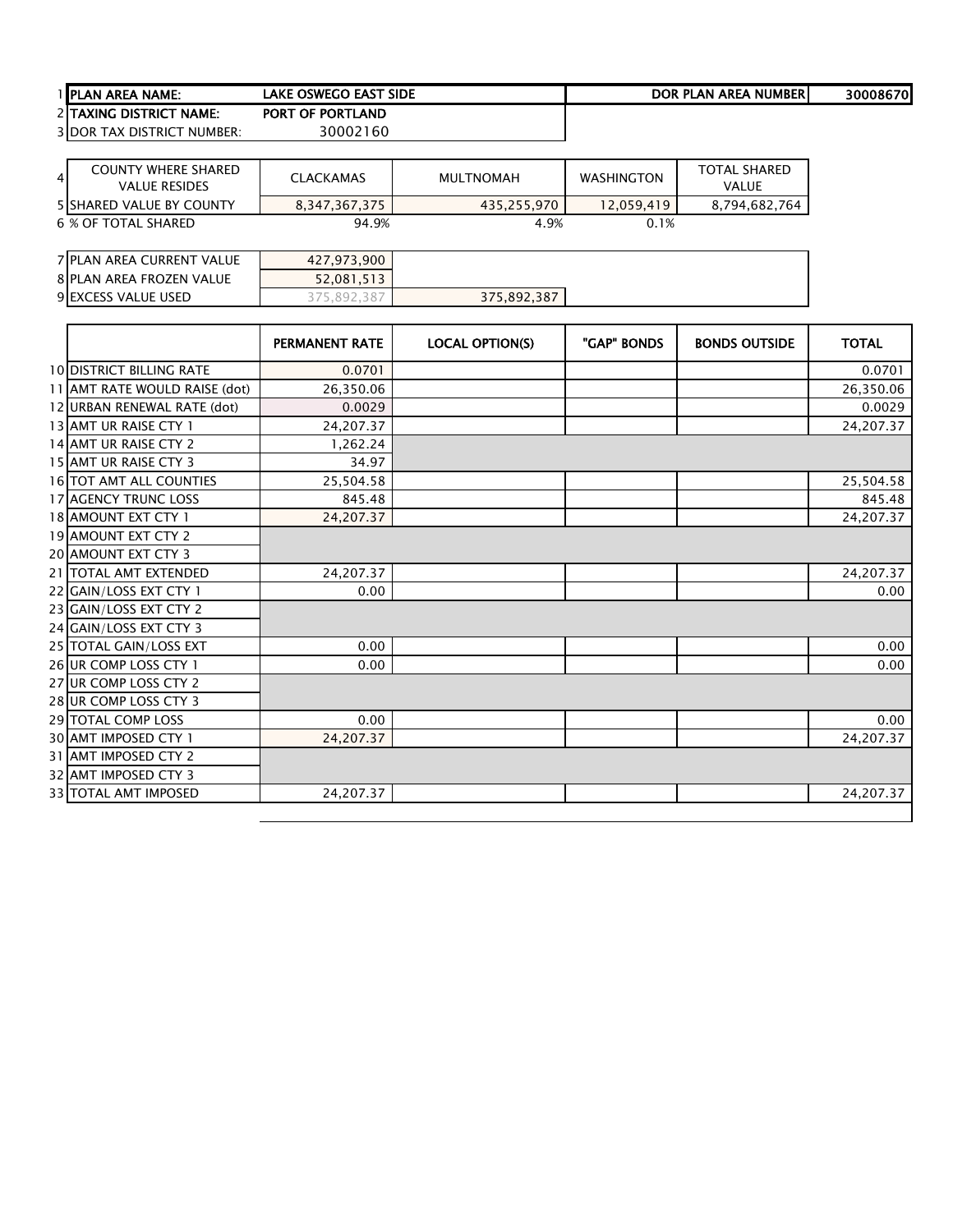| 1 IPLAN AREA NAME:                | LAKE OSWEGO EAST SIDE | DOR PLAN AREA NUMBERI | 30008670 |
|-----------------------------------|-----------------------|-----------------------|----------|
| 2 TAXING DISTRICT NAME:           | SCH LK OSWEGO & BOND  |                       |          |
| <b>3IDOR TAX DISTRICT NUMBER:</b> | 30118000              |                       |          |

| COUNTY WHERE SHARED<br>$\overline{4}$<br><b>VALUE RESIDES</b> | <b>CLACKAMAS</b> | MULTNOMAH  | <b>WASHINGTON</b> | <b>TOTAL SHARED</b><br>VALUE |
|---------------------------------------------------------------|------------------|------------|-------------------|------------------------------|
| <b>5 ISHARED VALUE BY COUNTY</b>                              | 8,337,982,864    | 28.685.400 | 12.059.419        | 8.378.727.683                |
| 6 % OF TOTAL SHARED                                           | 99.5%            | 0.3%       | 0.1%              |                              |

| 7 PLAN AREA CURRENT VALUE | 427,973,900 |             |  |
|---------------------------|-------------|-------------|--|
| 8 PLAN AREA FROZEN VALUE  | 52,081,513  |             |  |
| 9 EXCESS VALUE USED       | 387<br>.892 | 375,892,387 |  |

|                                 | <b>PERMANENT RATE</b> | <b>LOCAL OPTION(S)</b> | "GAP" BONDS | <b>BONDS OUTSIDE</b> | <b>TOTAL</b> |
|---------------------------------|-----------------------|------------------------|-------------|----------------------|--------------|
| <b>10 DISTRICT BILLING RATE</b> | 4.4707                |                        |             | 0.9129               | 5.3836       |
| 11 AMT RATE WOULD RAISE (dot)   | 1,680,502.09          |                        |             | 343,152.16           | 2,023,654.25 |
| 12 URBAN RENEWAL RATE (dot)     | 0.2005                |                        |             | 0.0409               | 0.2414       |
| 13 AMT UR RAISE CTY 1           | 1,671,765.56          |                        |             | 341,023.50           | 2,012,789.06 |
| 14 AMT UR RAISE CTY 2           | 5,751.42              |                        |             | 1,173.23             |              |
| 15 AMT UR RAISE CTY 3           | 2,417.91              |                        |             | 493.23               |              |
| <b>16 TOT AMT ALL COUNTIES</b>  | 1,679,934.89          |                        |             | 342,689.96           | 2,022,624.85 |
| <b>17 AGENCY TRUNC LOSS</b>     | 567.20                |                        |             | 462.20               | 1,029.40     |
| 18 AMOUNT EXT CTY 1             | 1,671,765.56          |                        |             | 341,023.50           | 2,012,789.06 |
| 19 AMOUNT EXT CTY 2             |                       |                        |             |                      |              |
| 20 AMOUNT EXT CTY 3             |                       |                        |             |                      |              |
| 21 TOTAL AMT EXTENDED           | 1,671,765.56          |                        |             | 341,023.50           | 2,012,789.06 |
| 22 GAIN/LOSS EXT CTY 1          | 0.00                  |                        |             | 0.00                 | 0.00         |
| 23 GAIN/LOSS EXT CTY 2          |                       |                        |             |                      |              |
| 24 GAIN/LOSS EXT CTY 3          |                       |                        |             |                      |              |
| 25 TOTAL GAIN/LOSS EXT          | 0.00                  |                        |             | 0.00                 | 0.00         |
| 26 UR COMP LOSS CTY 1           | 0.00                  |                        |             | 0.00                 | 0.00         |
| 27 UR COMP LOSS CTY 2           |                       |                        |             |                      |              |
| 28 UR COMP LOSS CTY 3           |                       |                        |             |                      |              |
| <b>29 TOTAL COMP LOSS</b>       | 0.00                  |                        |             | 0.00                 | 0.00         |
| 30 AMT IMPOSED CTY 1            | 1,671,765.56          |                        |             | 341,023.50           | 2,012,789.06 |
| 31 AMT IMPOSED CTY 2            |                       |                        |             |                      |              |
| 32 AMT IMPOSED CTY 3            |                       |                        |             |                      |              |
| 33 TOTAL AMT IMPOSED            | 1,671,765.56          |                        |             | 341,023.50           | 2,012,789.06 |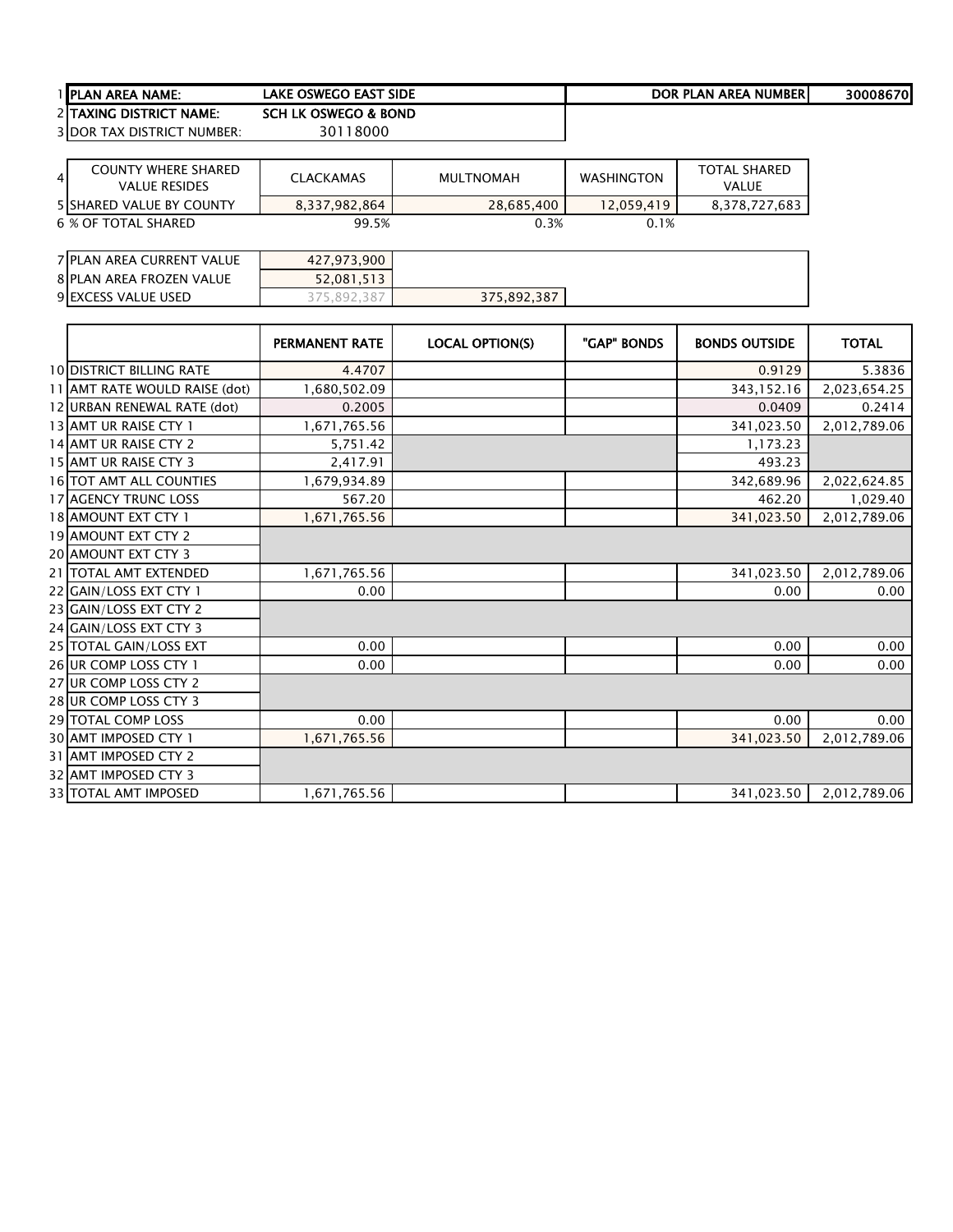| 1 <b>I</b> PLAN AREA NAME: | <b>LAKE OSWEGO EAST SIDE</b>    | DOR PLAN AREA NUMBER | 30008670 |
|----------------------------|---------------------------------|----------------------|----------|
| 2 ITAXING DISTRICT NAME:   | ' OSWEGO BOND (AFTER)<br>SCH LK |                      |          |

DOR TAX DISTRICT NUMBER: 30118000

| <b>COUNTY WHERE SHARED</b><br>$\overline{4}$<br><b>VALUE RESIDES</b> | <b>CLACKAMAS</b> | MULTNOMAH  | <b>WASHINGTON</b> | <b>TOTAL SHARED</b><br><b>VALUE</b> |
|----------------------------------------------------------------------|------------------|------------|-------------------|-------------------------------------|
| <b>5 ISHARED VALUE BY COUNTY</b>                                     | 8,337,982,864    | 28,685,400 | 12.059.419        | 8,378,727,683                       |
| 6 % OF TOTAL SHARED                                                  | 99.5%            | 0.3%       | 0.1%              |                                     |

| 7 PLAN AREA CURRENT VALUE | 427,973,900 |             |  |
|---------------------------|-------------|-------------|--|
| 8 PLAN AREA FROZEN VALUE  | 52,081,513  |             |  |
| 9 EXCESS VALUE USED       | .892.387    | 375,892,387 |  |

|                                 | <b>PERMANENT RATE</b> | <b>LOCAL OPTION(S)</b> | "GAP" BONDS | <b>BONDS OUTSIDE</b> | <b>TOTAL</b> |
|---------------------------------|-----------------------|------------------------|-------------|----------------------|--------------|
| <b>10 DISTRICT BILLING RATE</b> |                       |                        |             | 1.0878               | 1.0878       |
| 11 AMT RATE WOULD RAISE (dot)   |                       |                        |             | 408,895.74           | 408,895.74   |
| 12 URBAN RENEWAL RATE (dot)     |                       |                        |             | 0.0488               | 0.0488       |
| 13 AMT UR RAISE CTY 1           |                       |                        |             | 406,893.56           | 406,893.56   |
| 14 AMT UR RAISE CTY 2           |                       |                        |             | 1,399.85             |              |
| 15 AMT UR RAISE CTY 3           |                       |                        |             | 588.50               |              |
| <b>16 TOT AMT ALL COUNTIES</b>  |                       |                        |             | 408,881.91           | 408,881.91   |
| <b>17 AGENCY TRUNC LOSS</b>     |                       |                        |             | 13.83                | 13.83        |
| <b>18 AMOUNT EXT CTY 1</b>      |                       |                        |             | 406,893.56           | 406,893.56   |
| 19 AMOUNT EXT CTY 2             |                       |                        |             |                      |              |
| <b>20 AMOUNT EXT CTY 3</b>      |                       |                        |             |                      |              |
| 21 TOTAL AMT EXTENDED           |                       |                        |             | 406,893.56           | 406,893.56   |
| 22 GAIN/LOSS EXT CTY 1          |                       |                        |             | 0.00                 | 0.00         |
| 23 GAIN/LOSS EXT CTY 2          |                       |                        |             |                      |              |
| 24 GAIN/LOSS EXT CTY 3          |                       |                        |             |                      |              |
| 25 TOTAL GAIN/LOSS EXT          |                       |                        |             | 0.00                 | 0.00         |
| 26 UR COMP LOSS CTY 1           |                       |                        |             | 0.00                 | 0.00         |
| 27 UR COMP LOSS CTY 2           |                       |                        |             |                      |              |
| 28 UR COMP LOSS CTY 3           |                       |                        |             |                      |              |
| <b>29 TOTAL COMP LOSS</b>       |                       |                        |             | 0.00                 | 0.00         |
| 30 AMT IMPOSED CTY 1            |                       |                        |             | 406,893.56           | 406,893.56   |
| 31 AMT IMPOSED CTY 2            |                       |                        |             |                      |              |
| 32 AMT IMPOSED CTY 3            |                       |                        |             |                      |              |
| <b>33 TOTAL AMT IMPOSED</b>     |                       |                        |             | 406,893.56           | 406,893.56   |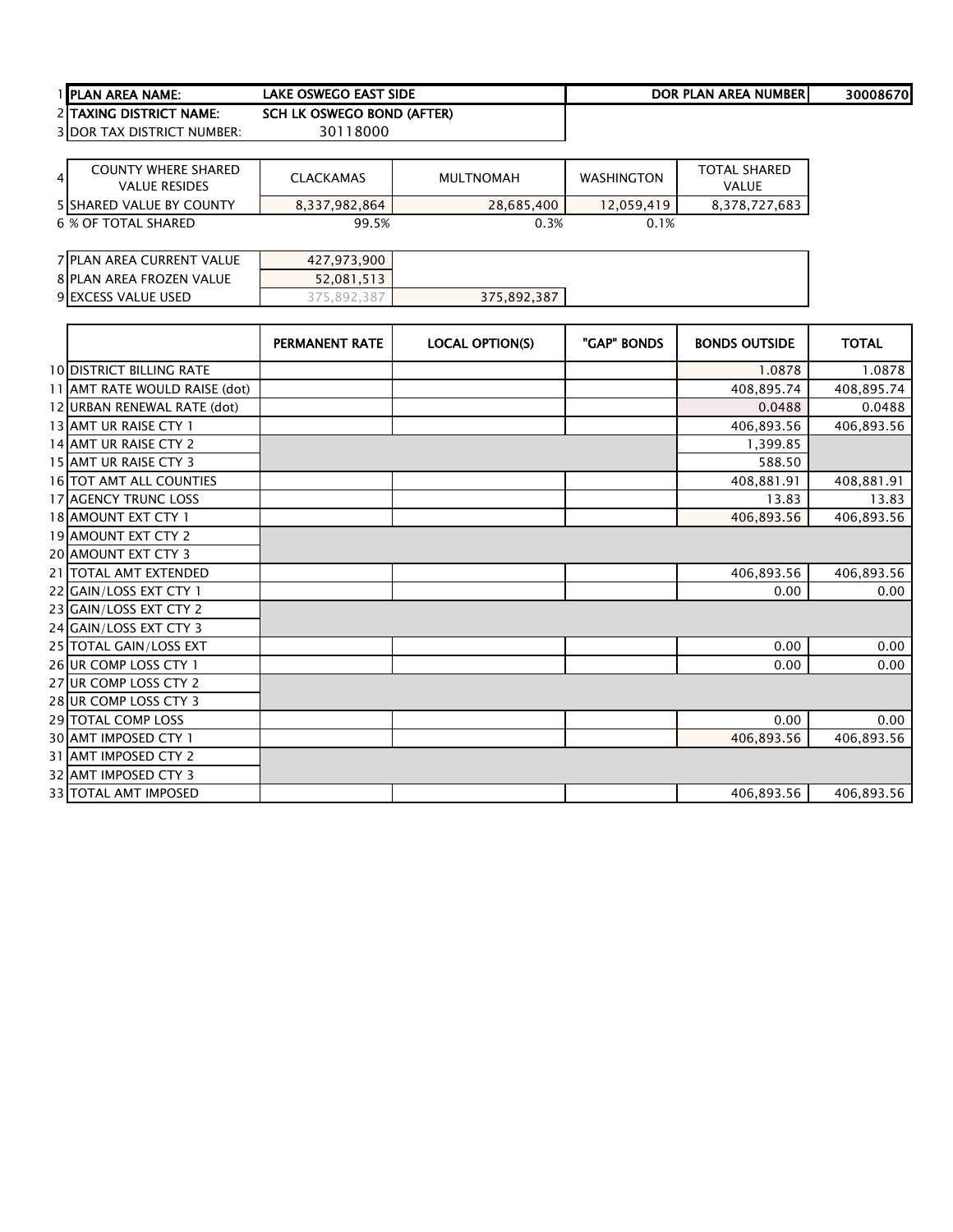| 1 <b>I</b> PLAN AREA NAME: | <b>LAKE OSWEGO EAST SIDE</b> | DOR PLAN AREA NUMBER | 30008670 |
|----------------------------|------------------------------|----------------------|----------|
| 2 ITAXING DISTRICT NAME:   | SRV 2 METRO & BOND (AFTER)   |                      |          |

 $\overline{\phantom{a}}$ 

DOR TAX DISTRICT NUMBER: 300008090

| <b>COUNTY WHERE SHARED</b><br>41<br><b>VALUE RESIDES</b> | <b>CLACKAMAS</b> | MULTNOMAH   | <b>WASHINGTON</b> | <b>TOTAL SHARED</b><br>VALUE |
|----------------------------------------------------------|------------------|-------------|-------------------|------------------------------|
| <b>5 ISHARED VALUE BY COUNTY</b>                         | 8,347,367,375    | 435,255,970 | 12.059.419        | 8,794,682,764                |
| 6 % OF TOTAL SHARED                                      | 94.9%            | 4.9%        | 0.1%              |                              |

| 7 PLAN AREA CURRENT VALUE | 427,973,900 |             |  |
|---------------------------|-------------|-------------|--|
| 8 PLAN AREA FROZEN VALUE  | 52,081,513  |             |  |
| 9 EXCESS VALUE USED       | .387<br>89z | 375,892,387 |  |

|                                 | PERMANENT RATE | <b>LOCAL OPTION(S)</b> | "GAP" BONDS | <b>BONDS OUTSIDE</b> | <b>TOTAL</b> |
|---------------------------------|----------------|------------------------|-------------|----------------------|--------------|
| <b>10 DISTRICT BILLING RATE</b> | 0.0966         |                        |             | 0.3774               | 0.4740       |
| 11 AMT RATE WOULD RAISE (dot)   | 36,311.20      |                        |             | 141,861.79           | 178,172.99   |
| 12 URBAN RENEWAL RATE (dot)     | 0.0041         |                        |             | 0.0161               | 0.0202       |
| 13 AMT UR RAISE CTY 1           | 34,224.21      |                        |             | 134,392.61           | 168,616.82   |
| 14 AMT UR RAISE CTY 2           | 1,784.55       |                        |             | 7,007.62             |              |
| 15 AMT UR RAISE CTY 3           | 49.44          |                        |             | 194.16               |              |
| <b>16 TOT AMT ALL COUNTIES</b>  | 36,058.20      |                        |             | 141,594.39           | 177,652.59   |
| 17 AGENCY TRUNC LOSS            | 253.00         |                        |             | 267.40               | 520.40       |
| 18 AMOUNT EXT CTY 1             | 34,224.21      |                        |             | 134,392.61           | 168,616.82   |
| 19 AMOUNT EXT CTY 2             |                |                        |             |                      |              |
| 20 AMOUNT EXT CTY 3             |                |                        |             |                      |              |
| 21 TOTAL AMT EXTENDED           | 34,224.21      |                        |             | 134,392.61           | 168,616.82   |
| 22 GAIN/LOSS EXT CTY 1          | 0.00           |                        |             | 0.00                 | 0.00         |
| 23 GAIN/LOSS EXT CTY 2          |                |                        |             |                      |              |
| 24 GAIN/LOSS EXT CTY 3          |                |                        |             |                      |              |
| 25 TOTAL GAIN/LOSS EXT          | 0.00           |                        |             | 0.00                 | 0.00         |
| 26 UR COMP LOSS CTY 1           | 0.00           |                        |             | 0.00                 | 0.00         |
| 27 UR COMP LOSS CTY 2           |                |                        |             |                      |              |
| 28 UR COMP LOSS CTY 3           |                |                        |             |                      |              |
| 29 TOTAL COMP LOSS              | 0.00           |                        |             | 0.00                 | 0.00         |
| 30 AMT IMPOSED CTY 1            | 34,224.21      |                        |             | 134,392.61           | 168,616.82   |
| 31 AMT IMPOSED CTY 2            |                |                        |             |                      |              |
| 32 AMT IMPOSED CTY 3            |                |                        |             |                      |              |
| 33 TOTAL AMT IMPOSED            | 34,224.21      |                        |             | 134,392.61           | 168,616.82   |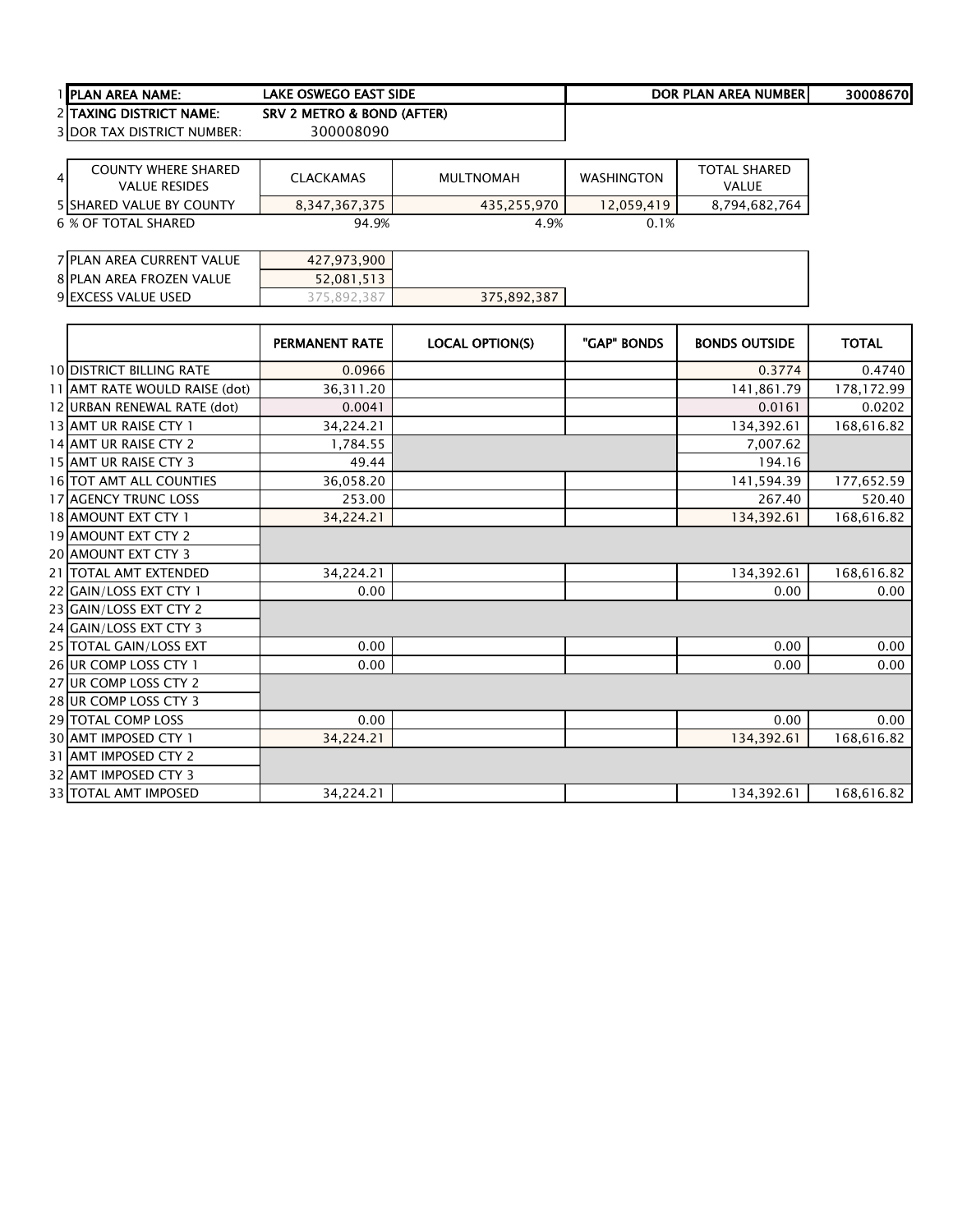|               | 1 PLAN AREA NAME:                 | <b>LAKE OSWEGO EAST SIDE</b> |                        |             | <b>DOR PLAN AREA NUMBER</b> | 30008670     |
|---------------|-----------------------------------|------------------------------|------------------------|-------------|-----------------------------|--------------|
|               | 2 TAXING DISTRICT NAME:           | <b>VECTOR</b>                |                        |             |                             |              |
|               | <b>3 DOR TAX DISTRICT NUMBER:</b> | 30007510                     |                        |             |                             |              |
|               |                                   |                              |                        |             |                             |              |
|               | <b>COUNTY WHERE SHARED</b>        |                              |                        |             | <b>TOTAL SHARED</b>         |              |
| $\frac{4}{ }$ | <b>VALUE RESIDES</b>              | <b>CLACKAMAS</b>             |                        |             | <b>VALUE</b>                |              |
|               | 5 SHARED VALUE BY COUNTY          | 8,347,367,375                |                        |             | 8,347,367,375               |              |
|               | 6 % OF TOTAL SHARED               | 100.0%                       | 0.0%                   | 0.0%        |                             |              |
|               |                                   |                              |                        |             |                             |              |
|               | 7 PLAN AREA CURRENT VALUE         | 427,973,900                  |                        |             |                             |              |
|               | <b>8 PLAN AREA FROZEN VALUE</b>   | 52,081,513                   |                        |             |                             |              |
|               | 9 EXCESS VALUE USED               | 375,892,387                  | 375,892,387            |             |                             |              |
|               |                                   |                              |                        |             |                             |              |
|               |                                   | <b>PERMANENT RATE</b>        | <b>LOCAL OPTION(S)</b> | "GAP" BONDS | <b>BONDS OUTSIDE</b>        | <b>TOTAL</b> |
|               | <b>10 DISTRICT BILLING RATE</b>   | 0.0065                       |                        |             |                             | 0.0065       |
|               | 11 AMT RATE WOULD RAISE (dot)     | 2,443.30                     |                        |             |                             | 2,443.30     |
|               | 12 URBAN RENEWAL RATE (dot)       | 0.0002                       |                        |             |                             | 0.0002       |
|               | 13 AMT UR RAISE CTY 1             | 1,669.47                     |                        |             |                             | 1,669.47     |
|               | 14 AMT UR RAISE CTY 2             |                              |                        |             |                             |              |
|               | 15 AMT UR RAISE CTY 3             |                              |                        |             |                             |              |
|               | 16 TOT AMT ALL COUNTIES           | 1,669.47                     |                        |             |                             | 1,669.47     |
|               | 17 AGENCY TRUNC LOSS              | 773.83                       |                        |             |                             | 773.83       |
|               | 18 AMOUNT EXT CTY 1               | 1,669.47                     |                        |             |                             | 1,669.47     |
|               | 19 AMOUNT EXT CTY 2               |                              |                        |             |                             |              |
|               | 20 AMOUNT EXT CTY 3               |                              |                        |             |                             |              |
|               | 21   TOTAL AMT EXTENDED           | 1,669.47                     |                        |             |                             | 1,669.47     |
|               | 22 GAIN/LOSS EXT CTY 1            | 0.00                         |                        |             |                             | 0.00         |
|               | 23 GAIN/LOSS EXT CTY 2            |                              |                        |             |                             |              |
|               | 24 GAIN/LOSS EXT CTY 3            |                              |                        |             |                             |              |
|               | 25 TOTAL GAIN/LOSS EXT            | 0.00                         |                        |             |                             | 0.00         |
|               | 26 UR COMP LOSS CTY 1             | 0.00                         |                        |             |                             | 0.00         |
|               | 27 UR COMP LOSS CTY 2             |                              |                        |             |                             |              |
|               | 28 UR COMP LOSS CTY 3             |                              |                        |             |                             |              |
|               | 29 TOTAL COMP LOSS                | 0.00                         |                        |             |                             | 0.00         |
|               | 30 AMT IMPOSED CTY 1              | 1,669.47                     |                        |             |                             | 1,669.47     |
|               | 31 AMT IMPOSED CTY 2              |                              |                        |             |                             |              |
|               | 32 AMT IMPOSED CTY 3              |                              |                        |             |                             |              |
|               | 33 TOTAL AMT IMPOSED              | 1,669.47                     |                        |             |                             | 1,669.47     |